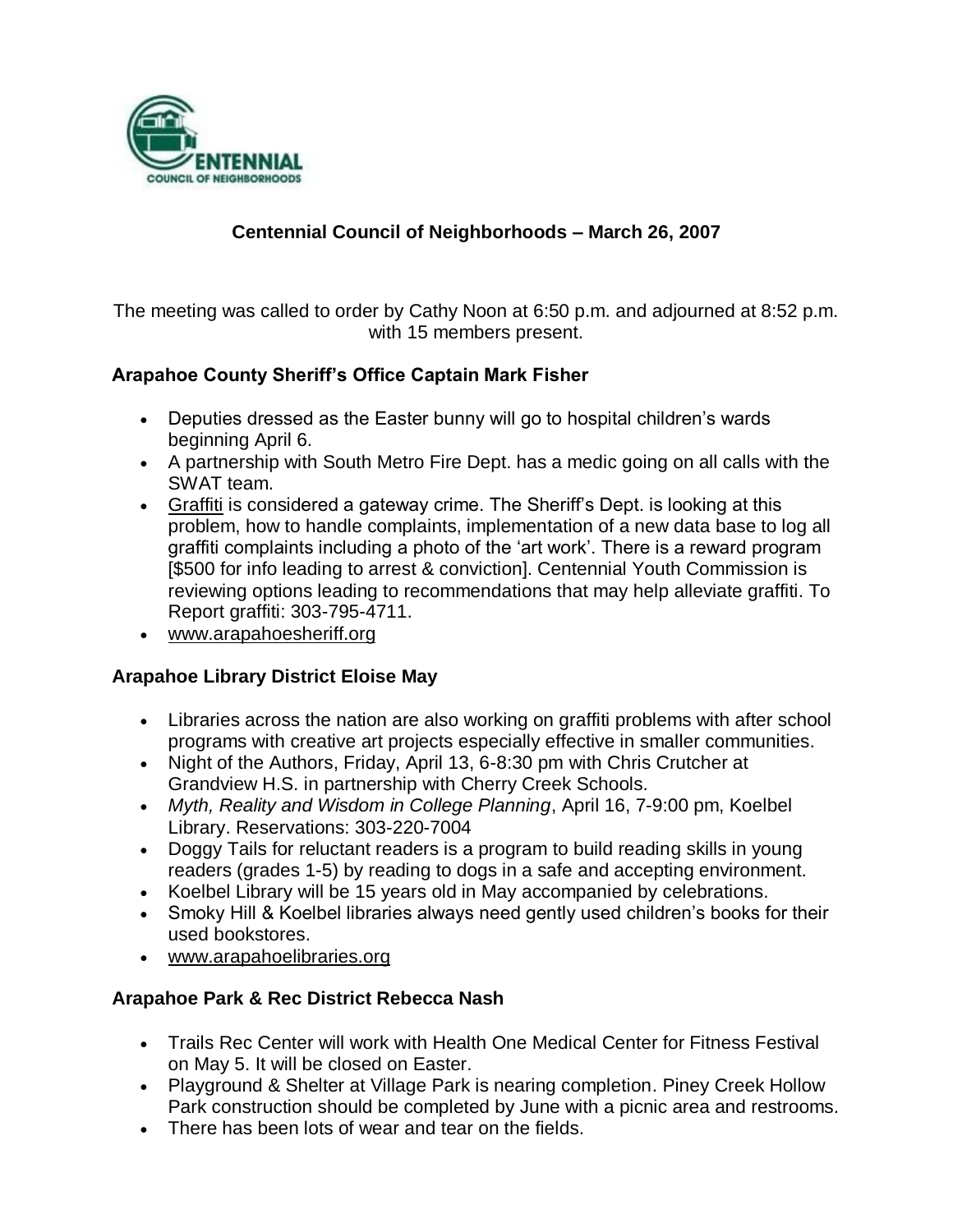www.aprd.org

### **Fire Districts Battalion Chief Jeff Christ, Littleton**

- The Metro Fire Training Center Academy is currently working with new recruits.
- 85% of all calls are medical related.
- A new 105' aerial truck is located at Santa Fe and C-470. It was recently used at a school under construction.
- Working with teen to prevent auto accidents with a the CAR program (Common sense, Awareness and Responsibility)
- Teams are gearing up for the wild fire season. Teams are placed at most Littleton stations and can be deployed across the country as needed.
- www.cfpd.org www.littletongov.org www.parkerfire.org www.southmetro.org

## **South Suburban Recreation District**

- Easter egg hunts: April 7, deKoevend Park, 9:30 am; Sheridan Park at 10:00 am.
- Night Light Egg Hunt & Miniature Golf for teens 10-14 yrs, Friday, March 30, 7:30-9:30 pm, at Colorado Journey.
- Easter Sunday Brunch at Lone Tree Golf and Country Club, April 8, 10-2:00. Reservations: 303-790-0202.
- Blood Screenings, 30 tests including a lipid profile, available @ \$35/person, 7:00- 9:30 a.m. at the following Recreation Centers: Lone Tree, Tues., April 16; Goodson, Wed., April 17; Buck, Thurs., April 18. Fasting necessary.
- Joe DeLio, the skate sharpener at South Suburban, died recently. The rink at So. Suburban will be named after him.
- *Showtime on Ice,* April 27, 28, 29, featuring Oklahoma and Lion King, 125 skaters, professionally choreographed.
- $\bullet$  26<sup>th</sup> annual Highline Canal Run and Walk, Saturday, May 12, 5K Run/Walk or 10K Run, \$20. Reservations on web.
- www.sspr.org

# **City of Centennial Nancy Reubert**

- Snow & Ice Advisory Task Force will meet on March 27 with numerous stakeholders invited.
- Seats are still available for State of the City luncheon, April 19, Embassy Suites. Reservations: 303-991-6250.
- City will publish its first annual report and will be available on April 19.
- Open Space committee has given its first report to Council. A board will be appointed.
- Openings on Board of Adjustment and Board of Review. An Animal Appeals Board will soon be appointed.
- Developer for *Streets at Southglenn* announced the first group of retail anchors [www.celebratesouthglenn.com], and has withdrawn the residential component from the project due to soft condominium market. Developer may come back with proposal for apartment rentals. No timetable is available. The sales center has now been closed. Library has submitted a nonbinding Letter of Intent to developer so the developer can go out for bonds.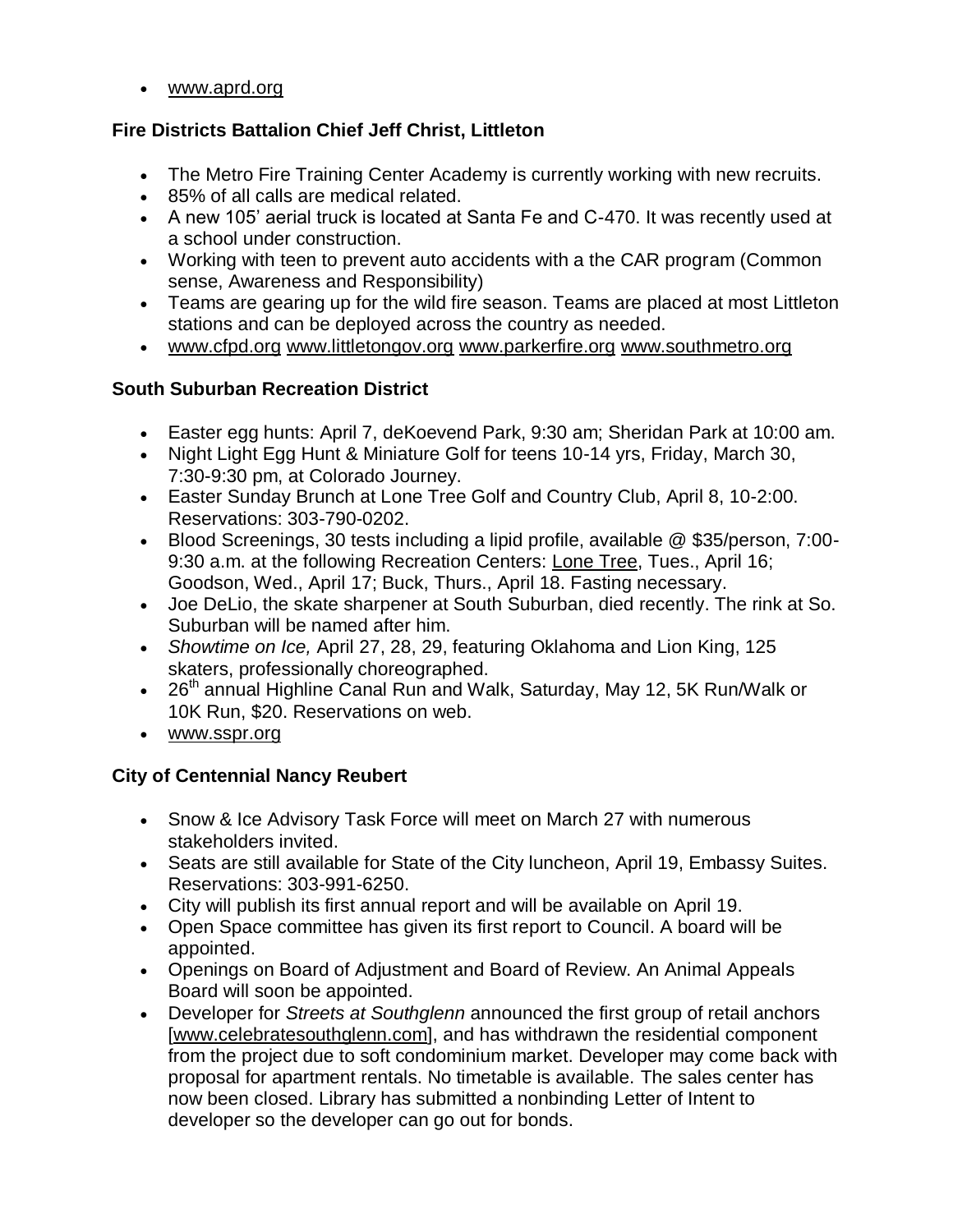- Rhonda Livingston & Nancy Reubert attended a neighborhood relations group meeting in City of Aurora.
- www.centennialcolorado.com

### **Cherry Creek Schools Wendy DeBell, Community Liaison**

Ms. DeBell highlighted the following: The District has sent out an electronic newsletter to neighborhoods with current information about schools in the district. Gov. Ritter addressed a Leadership for Tomorrow luncheon where two students were honored. The 'Tough Times, Tough Choices' national report is receiving much discussion. 33% of the students in the district are an ethnic minority. The goal in Cherry Creek is to have every student prepared to enter college. In terms of AP classes, over 676 students are taking AP tests. The AVID (Advanced Individual Determination) program assists more than 2000 middle and high school students who need additional attention. 93% or these students were accepted into 4-yr colleges. Youth/Adult Summit was a great success. CC Shareholder's Report was available.

### **Land Use Services (URS) Rita McConnell, URS; Casey Henderson, URS, Wayne Reed, Centennial**

Wayne Reed, Director of Planning and Development in Centennial, introduced Rita McConnell and Casey Henderson, URS, both are full-time at the City. Each described their background, experience & perspective in working with land use. Drainage and traffic analysis are high priorities in land use. Cathy Noon described the CenCON process of reviewing plans submitted to the City.

Discussion: Mr. Henderson described the process used to analyze a new development's impact on traffic and the planning necessary to address those impacts. The developer pays for a traffic study. Development in unincorporated Arapahoe County is handled by the City with a response after the referral packet is submitted either with strong support or opposition. Traffic at University and Arapahoe, the RTD plans at Southglenn, and a request for an updated status of Streets at Southglenn were discussed.

Wayne Reed provided an update from the Planning and Development Department. The re-definition of the airport influence area is under discussion between the City, the County, and the Airport. This will influence future development plans. The County and the City have both adopted the same development standards [non-residential] for the JPA area. The City will adopt these standards city-wide in the next few months. Job descriptions for a Long Range Planning Director and an Economic Development Director will soon be posted. The re-write to the land development code is about to begin.

### **Neighborhood Map Review**

The latest draft of the Centennial Neighborhood Map was reviewed for accuracy.